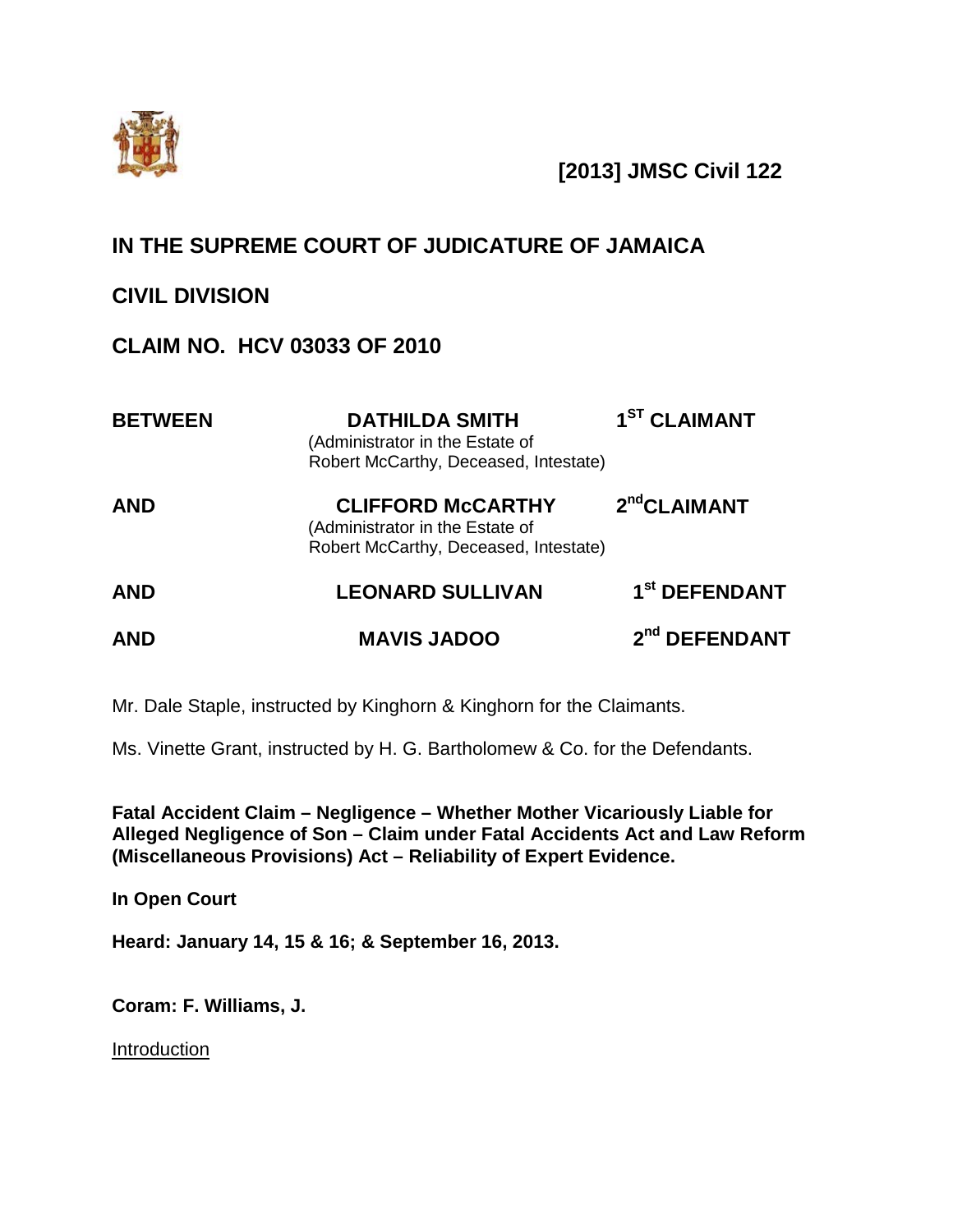[1] The loss of a valuable human life is always a regrettable and sorrowing experience – especially for the family members and friends of the deceased. The loss of life in this case is, (there can be no doubt), no different.

[2] This action arises from the death on the  $27<sup>th</sup>$  day of December, 2005 of Mr. Robert McCarthy, the son of the two claimants. Mr. McCarthy died along the Zephyrton Main Road (which runs between Ewarton and Linstead) in the parish of St. Catherine. He was 26 years old at the time of his death (having been born on the  $19<sup>th</sup>$  of September, 1979), and was, on the evidence for the claimants, a farmer. He was on a bicycle at the material time, although there is some dispute on the evidence as to whether he was stationary or moving at the time of impact.

[3] As might be expected, the matter has come on for trial because of a denial of liability on the part of the defendants. Mr. Leonard Sullivan was the other person involved in the accident. He was driving a Nissan pickup registered 7641 DM, owned by the 2<sup>nd</sup> defendant, his mother.

[4] The approach to the resolution of this matter that commends itself to the court is an examination of the question of liability first, then, if necessary, an examination of the question of quantum.

#### **Liability**

#### Summary of the Case for the Claimant

[5] The claimant called three witnesses; one being called in the capacity of an eyewitness to the accident.

[6] That witness was Mr. Clinton Blair, a farmer, who testified to being by a stall on the Zephyrton Main Road on the day in question across from the new fire station. The collision, he said, occurred in the vicinity of the old fire station. As he stopped by the stall, he observed the pickup driven by the  $1<sup>st</sup>$  defendant approaching and heading in the direction of Ewarton. There was a motor car ahead of the pickup, which stopped in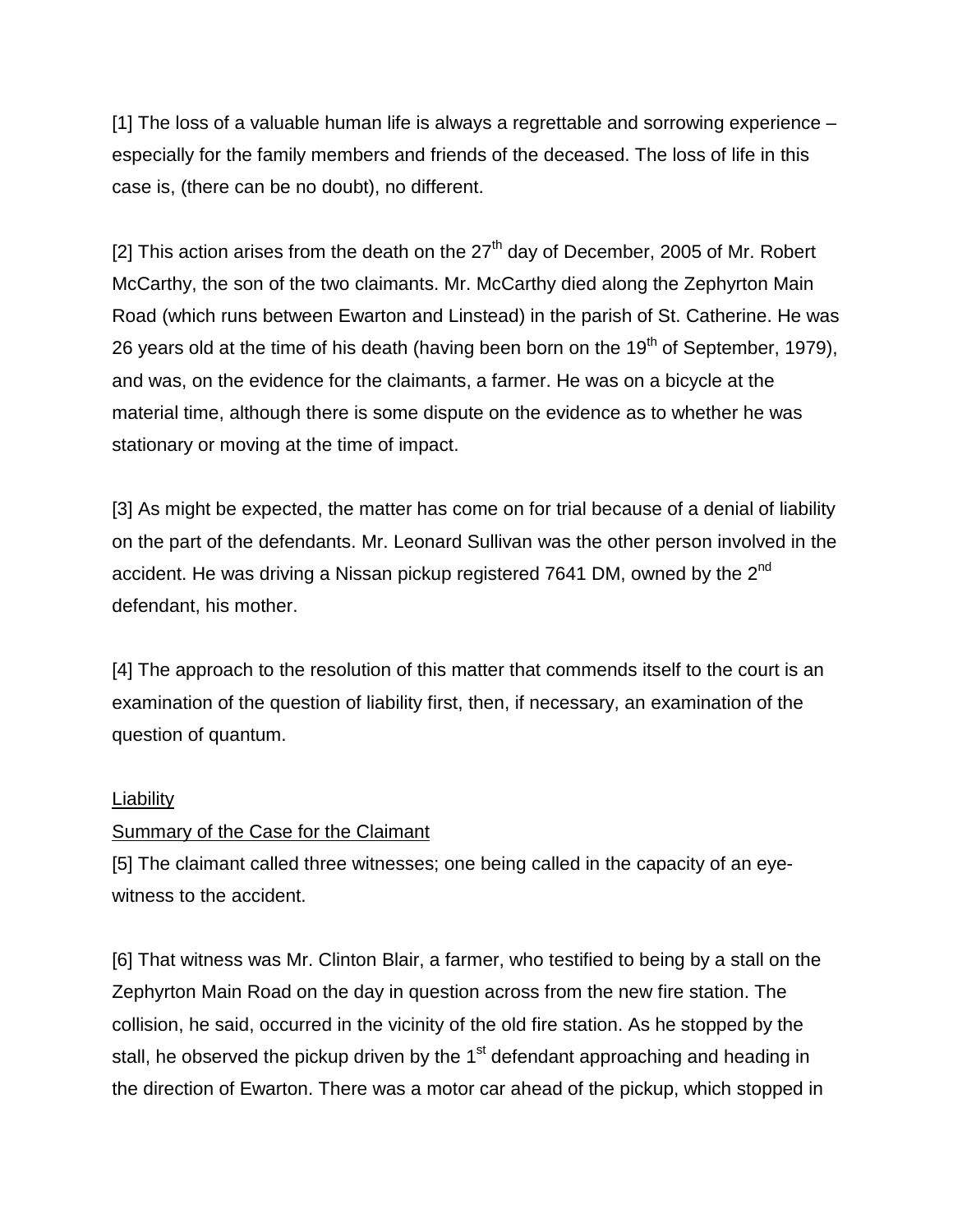order to make a right turn onto the Rose Hall Road. The pickup, in order to avoid colliding into the rear of the motor car, swerved to the left, onto the soft shoulder, where Mr. McCarthy was, stationary on his bicycle, and there collided with him. Mr. McCarthy, as a result of the impact, hit the bonnet and the windshield of the pickup, breaking the said windshield. He fell into the bed of the pickup and then out in the road – on the left side as one faces the direction of Ewarton. The pickup continued along the road, with the bonnet up, and came to a stop near to Mr. Blair on the left hand side and near to the middle of the road, facing Ewarton.

[7] He testified to hearing the  $1<sup>st</sup>$  defendant say, on exiting the pick up, words to the effect that the deceased had damaged his van; to which he, Mr. Blair, replied that it was he, the 1<sup>st</sup> defendant, who had caused the damage to his own vehicle. A group of firemen took Mr. McCarthy away. Some time after, two policemen visited the scene, made observations and made some comments. He cannot remember exactly when he informed the relatives of Mr. McCarthy about what he had seen; but they are persons whom he knew fairly well before.

[8] Evidence was given as well by Mr. Floyd Taffe, the brother of the deceased whose purpose for being called was to give evidence in relation to the farming activities carried on by the deceased and to give some indication of the type and scale of farming he conducted and his earnings.

[9] The other witness for the claimant was the first claimant – the mother of the deceased whose testimony related mainly to the age and date of birth of her son and other similar background; as well as to prove the funeral expenses.

#### Summary of the Case for the Defendants

[10] The first witness for the defendants was the  $2^{nd}$  defendant herself- Ms. Mavis Jadoo. Her evidence is consistent with the position stated in paragraph 2 of the defence – which is to the effect that at the time of the accident, he, the  $1<sup>st</sup>$  defendant, was not acting as her servant or agent at the time but was, as it were, "on a frolic of his own".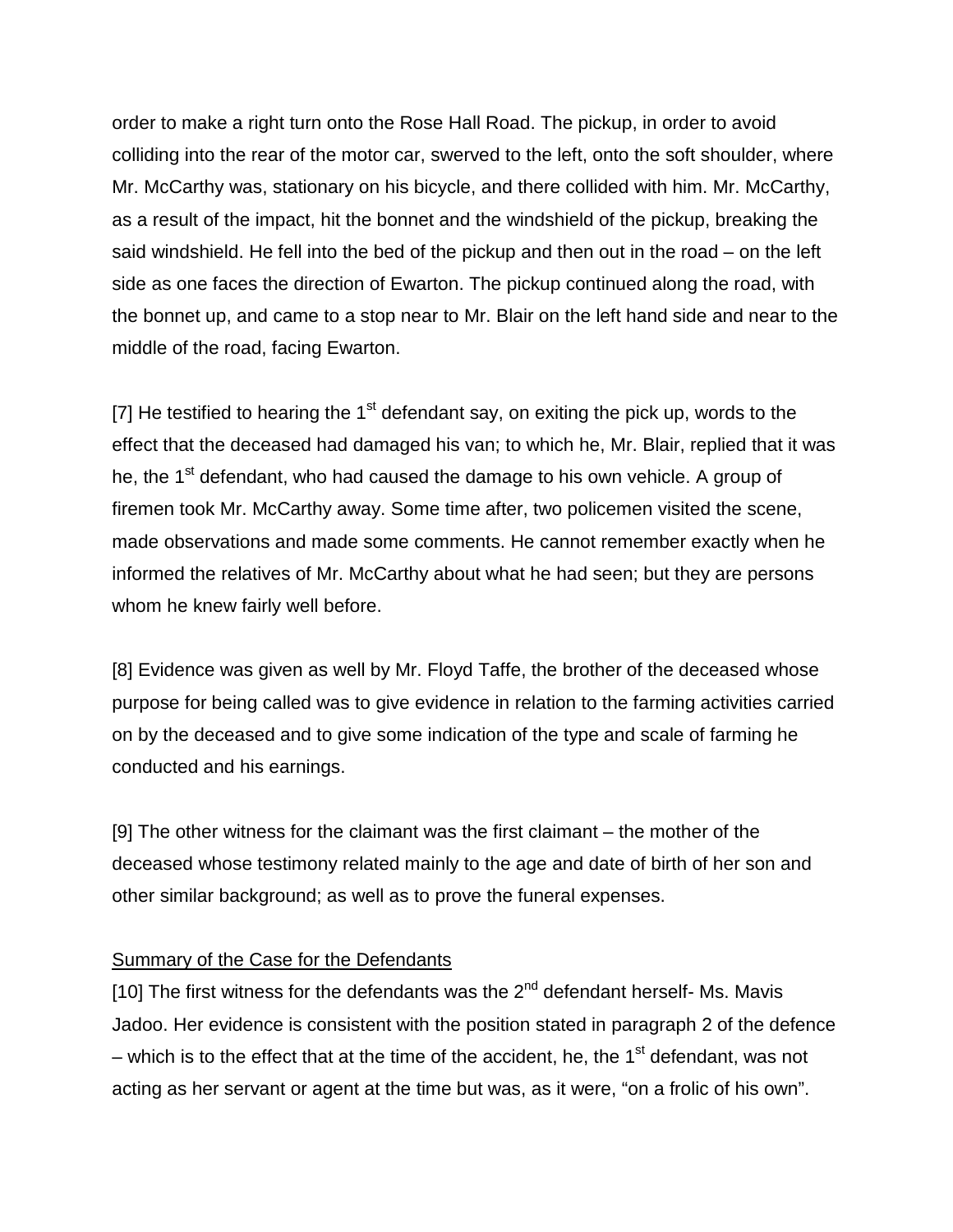[11] The  $1<sup>st</sup>$  defendant gave evidence next. His evidence was to the effect that on the day in question he was travelling in the direction of Ewarton with his common-law spouse and their child, who were seated beside him – the child being held by the mother, Ms. Stasha Reid. For convenience's sake and for another reason which will be adverted to later on in this judgment, the evidence of both Mr. Sullivan and Ms. Reid will be taken together at this stage.

[12] Their evidence is to the effect that there was no car ahead of them making a right turn and from which they had suddenly to turn away, as testified to by Mr. Blair. On the contrary, they were proceeding along the roadway, when Mr. McCarthy, who was proceeding on the side of the road to their left and in the opposite direction to that in which they were travelling, suddenly rode into the path of the pick up, as if attempting to go across the road. That, on their evidence, is how the collision occurred. Mr. Blair's account of how the collision occurred is denied.

[13] Mr. Sullivan and Ms. Reid were the witnesses as to fact. However two other witnesses were called by the defence: namely, Raymond Roberts, a Constable formerly stationed at the Traffic Division of the Linstead Police Station, St. Catherine for 14 years; but now stationed at the Protective Services Division; and Sgt. Leroy Christopher, an accident investigation and reconstruction expert.

[14] For his part, Constable Roberts testified to visiting the scene of the accident on the day in question. There he says he observed the pickup in the left-hand lane as one faces Ewarton. In front of it in the same lane and about three feet away was the bicycle. The front wheel, front fork and handle bar of the bicycle were damaged. The damage he saw to the pickup was to the bonnet, front grille, windscreen and roof; and the damage was concentrated to the centre of the vehicle.

[15] Constable Roberts said he saw nothing on the left hand soft shoulder (which he examined) to indicate that the collision could have taken place there. There was nothing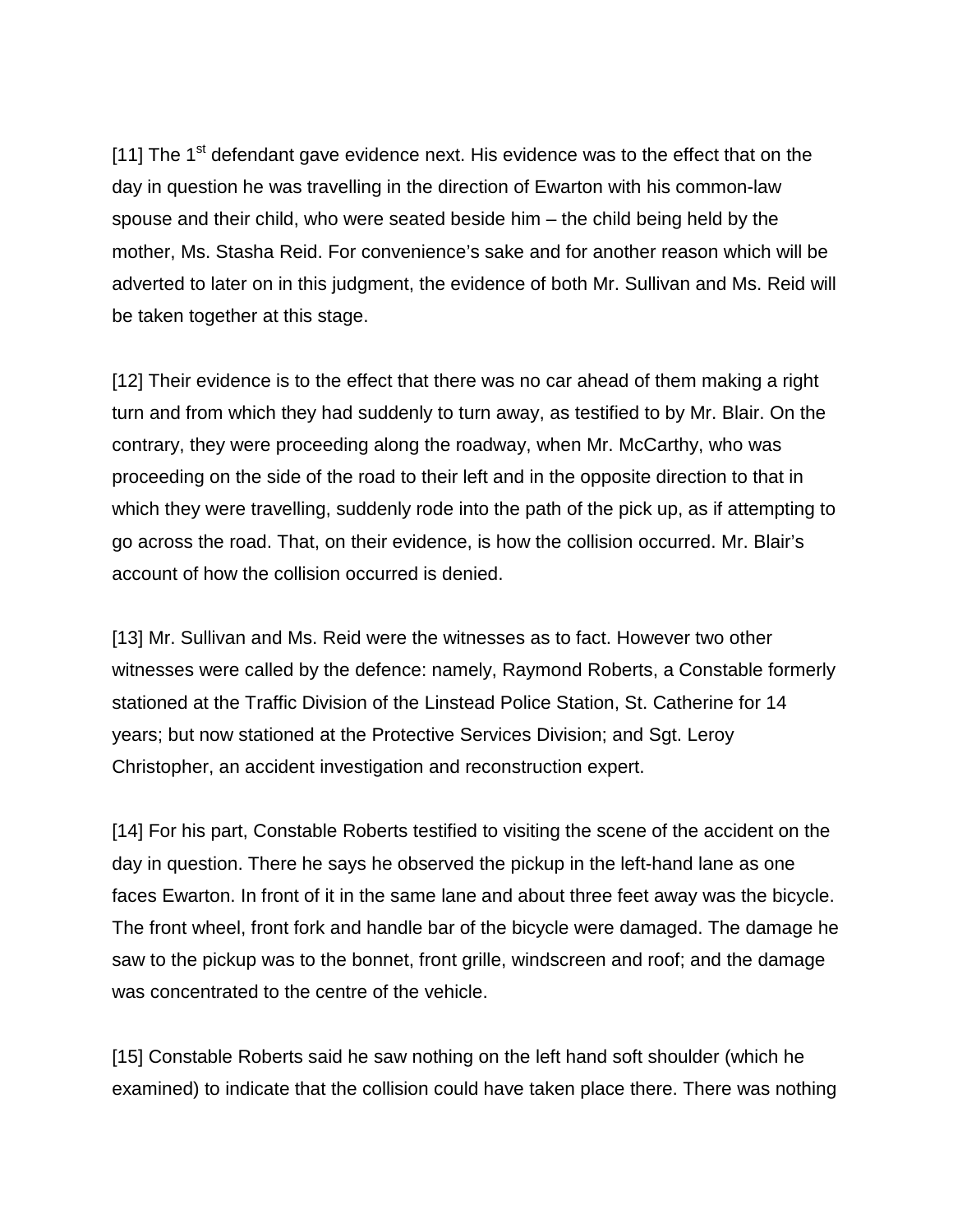in the nature of brake and wheel impressions in the loose gravel or debris from either the pickup or the bicycle on the said soft shoulder. The debris that he saw was on the roadway in front of and behind the pickup. These observations indicated to him that "…the point of impact was in the left hand lane as one travels from Linstead to Ewarton. There was also what appeared to be blood in the left hand lane near to where the pickup was".

[16] The soft shoulder actually begins about 30 feet after passing the intersection of the Zephyrton Main Road and the Rose Hall Road, in the vicinity of which the accident occurred.

[17] The deceased was about five feet, ten inches tall and weighed about 200 pounds.

[18] Sergeant Christopher, in his evidence, indicates that he visited the *locus in quo* on Thursday December 29, 2005, around 12 noon – that is, some two days after the accident. He received information from Constable Roberts (who accompanied him to the scene), concerning the incident. He also made observations – both of the scene itself, as well as of the pickup and the bicycle involved in the accident. He also took measurements and photographs.

[19] From his observations, the pedal cycle had damage to the "frontal area to include the front wheel, fork, and cross bar." The pickup had damage to "the front bumper, bonnet, widescreen (sic) and both left and right A pillars". He noted as well in his report that the area in which the collision took place is subject to a speed limit of 50 kilometres per hour (kph). Of the photographs that he took, which were tendered and admitted into evidence by consent, those in respect of the bicycle are numbered 6-8; whereas those in respect of the pickup are numbered 9-12.

[20] In relation to the marks that he said he observed at the scene, the only ones were what appeared to him to be blood stains in the left lane as one travels to Ewarton.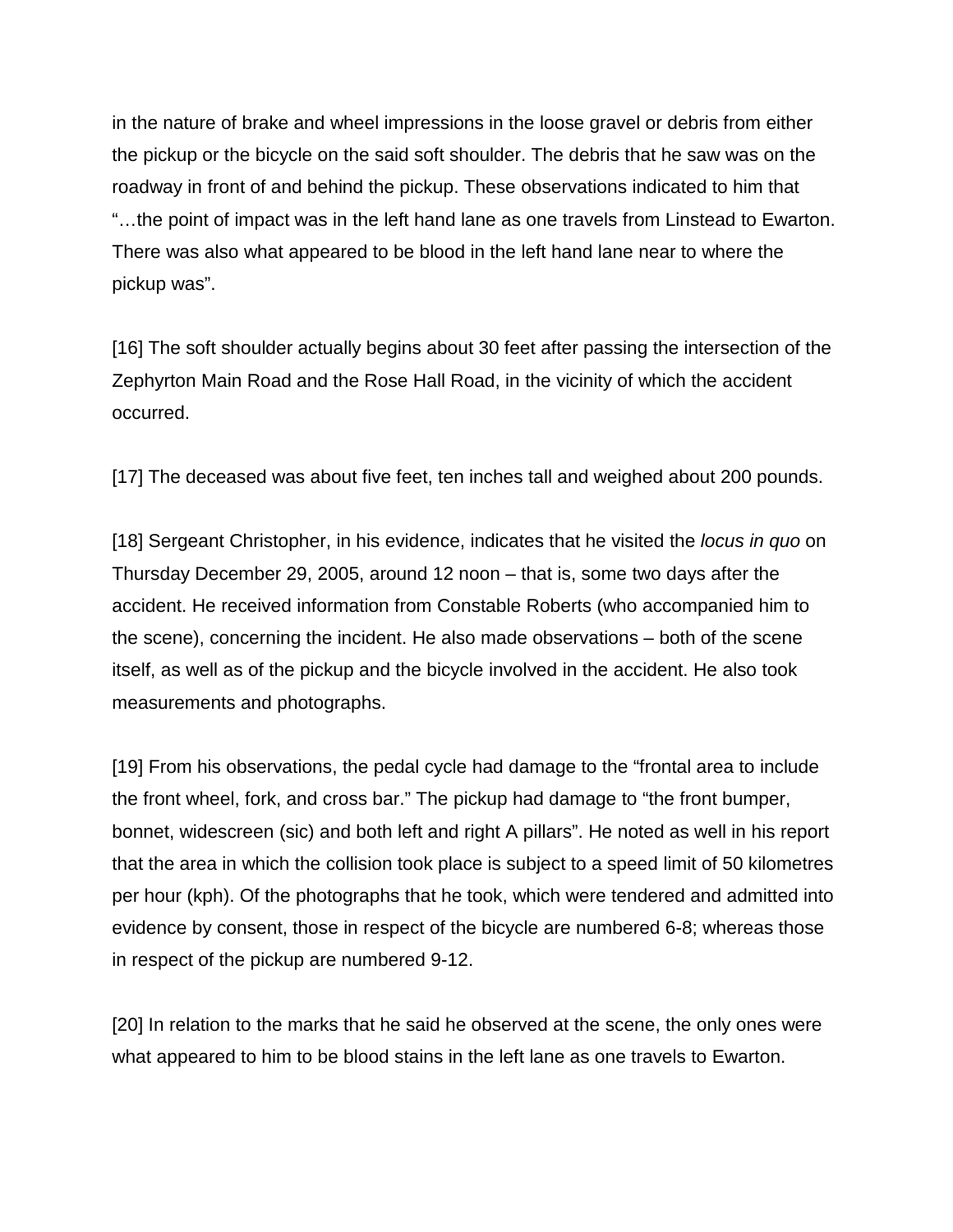[21] This is how he sets out his conclusions:

"Having personally attended the collision locus, reviewed and analyzed the material I offer the following conclusions:

- Prior to the collision, the Red and Black Nissan motor truck registered 7641 DM was travelling westerly along the Zephyrton Main Road towards the direction of Ewarton.
- Prior to the collision Red and Blue pedal cycle ridden by now deceased Dave McCarthy was travelling in the left lane of Zephyrton Main Road towards the direction of Ewarton when it made a right turn from the left to the right, this is evident by the damage done to the Red and Black Nissan motor truck. I concluded that both vehicles collided in the left lane whilst the pedal cycle was moving from left to right of the roadway.
- Based on the damage done to the Red Nissan motor truck, I conclude that both vehicles collided in the left lane whilst the pedal cycle was moving from left to right of the roadway.
- Based upon the extend (sic) to damage done to both vehicles, the driver of the Nissan motor truck was travelling at a high rate of speed and may have had little or no time to react to the impending hazard, in this case, the Red pedal cycle.
- The driver of the pedal cycle sustained injuries after the collision."

[22] A great deal in this case turns on a consideration of, in particular, conclusion number 2 and the photographs of both vehicles – but in particular of the pedal cycle.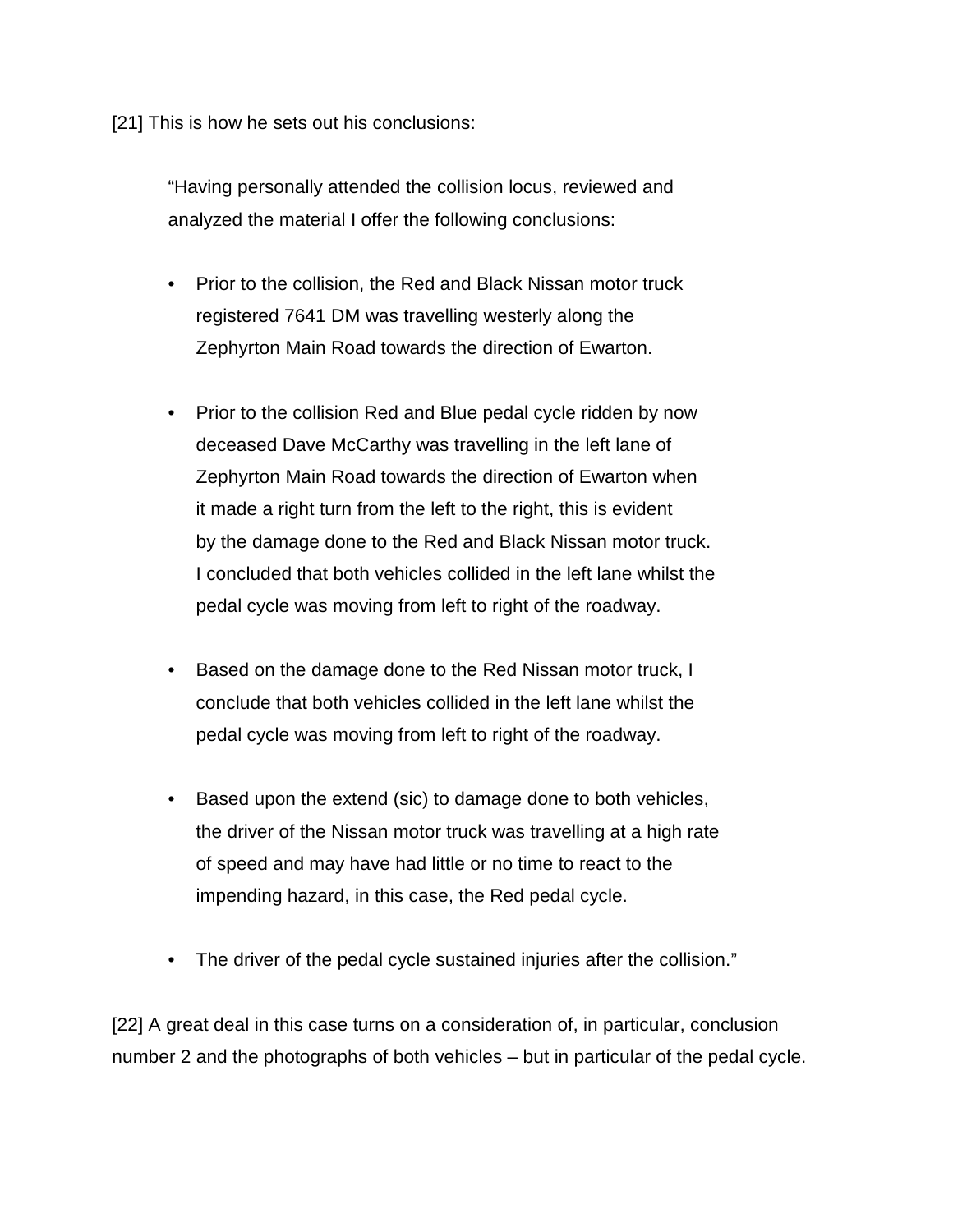### The Issues in the Case

[23] The issues that arise for the court's determination may be shortly stated to be as follows:

- Whether the  $1<sup>st</sup>$  defendant is liable for the accident.
- If the 1<sup>st</sup> defendant is liable for the said accident, whether the  $2^{nd}$  defendant is vicariously liable.
- If the 1<sup>st</sup> defendant (whether by himself or, along with the  $2<sup>nd</sup>$  defendant) is liable, what would be an appropriate award of damages.

# Issue 1: Whether the 1<sup>st</sup> Defendant is Liable

### The Expert Report

[24] The matter of liability falls to be determined based on an assessment of the credibility of the witnesses and an analysis of the expert report of Sgt. Christopher.

[25] One matter that is of significance about the expert report is its date of preparation. It is dated December 27, 2012. This is to be compared with the date of the accident, which, it will be recalled, it December 27, 2005 – so that, the report was prepared seven years after the accident.

[26] Apart from the late preparation of the report, which might or might not be significant in and of itself, there are at least two other causes for concern arising from the report and photographs. One relates to conclusion 2 of the report, which indicates the view of the expert that the accident occurred when both the pickup and the pedal cycle were travelling towards Ewarton – that is in the same direction – and the pedal cycle turned right, across the path of the pickup.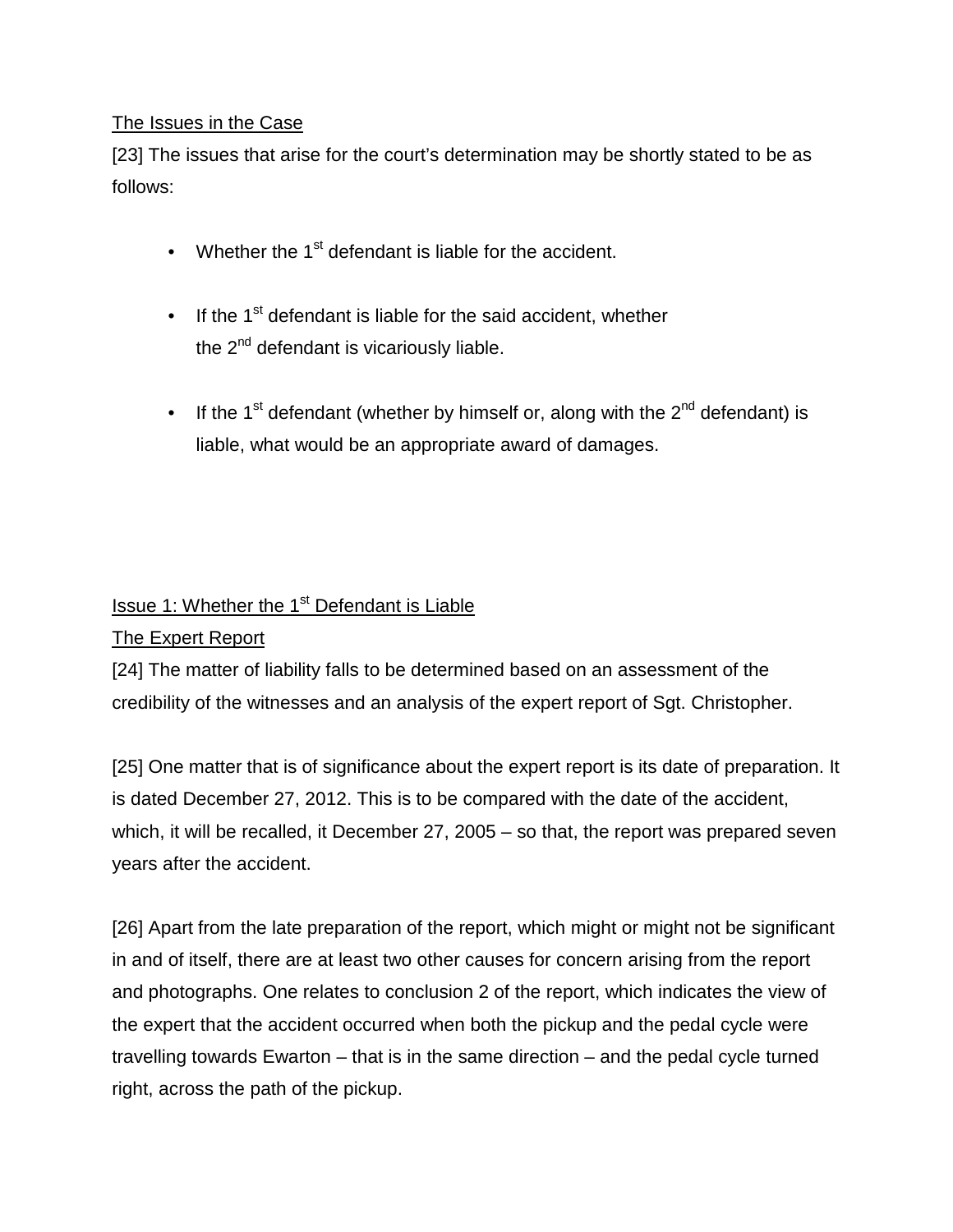[27] The concern that this raises is that it runs completely counter to both the case for the claimants and the case for the defence. Both the claimants' witness as to fact – Mr. Blair – on the one hand; and, on the other, the witnesses for the defence – namely, Mr. Sullivan (the 1<sup>st</sup> defendant) and Ms. Reid, place the deceased on the left side of the road, facing the direction of Linstead, from which direction the pickup was coming, facing Ewarton.

[28] What could account for this great difference? Did this conclusion come from what Sgt. Christopher was told by Constable Roberts; or from what he (Sgt. Christopher) observed for himself? Or was this an error caused by the delay in the preparation of the report and the fading of memory? Or, could it be that the report is correct (about the direction in which Mr. McCarthy and Mr. Sullivan were travelling); and the witnesses themselves wrong – whether from lying or for some other reason?

[29] This is, at best, doubtful and highly unlikely. It would have been more understandable if the claimant's witness as to fact and the defendants' witnesses had been saying two different things about the directions in which Mr. Sullivan and Mr. McCarthy were travelling and one of them gave an account similar to the expert's conclusion; but that is not so. The court finds, in the circumstances, that the expert has erred in coming to this conclusion.

[30] Another very real concern raised by the photographs and the evidence, relates mainly to photographs 6, 7 and 8 – but mainly 7. The expert's evidence was to the effect that photograph 7 showed damage to the fork – mainly to the side. It was the fork that likely came into contact with the front bumper of the pickup and that caused the damage to the pickup, seen mainly in photograph 12.

[31] The submission for counsel for the claimants is that this view is not borne out by the photograph; and that instead, what that photograph shows is the curve that is a part of the design of the bicycle. The court has perused photograph 7 repeatedly and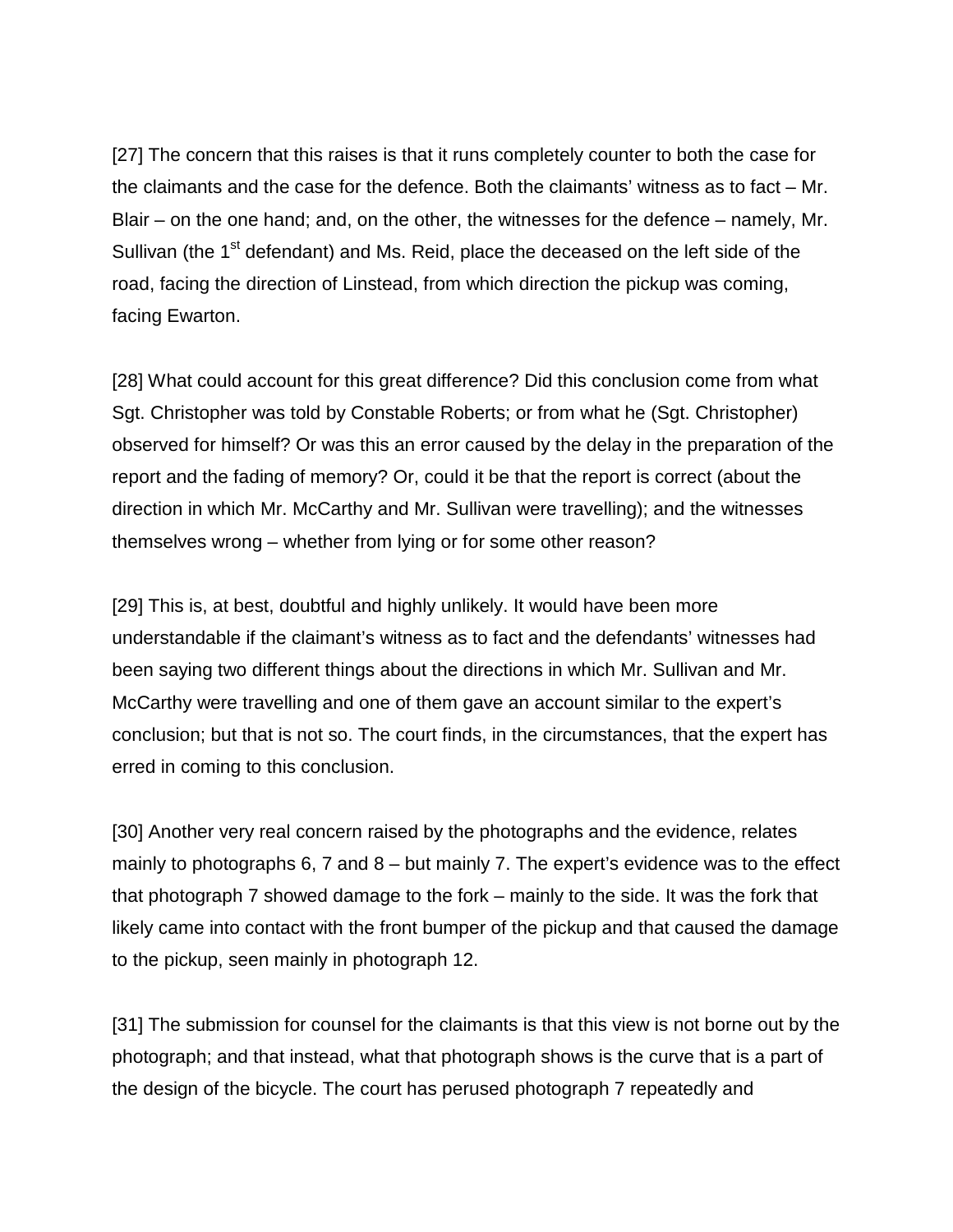compared it with photographs 6 and 8. Having done so, it is of the view that it is not impossible that the expert is once again in error in this regard; and that what is shown in photograph 7 might not be damage to the fork; but an indication of the curve of its design. In this regard, the photographic evidence might be at variance with the oral evidence and the conclusion of the expert.

[32] In light of these two findings, the court considers the foundation of the expert report to be seriously eroded. Apart, therefore, from matters relating to distance, and the general description of the area, the court will place no reliance on the expert report in the consideration of the matter of liability, as it deems it unreliable. Liability will therefore have to be determined based on the evidence of the other witnesses.

#### The other Evidence

[33] In relation to the evidence of the claimants' main witness – Mr. Blair- the court found him to appear to be at first a straight forward, and fairly-credible witness, although there were some aspects of his evidence that gave some cause for concern. Among these was the fact that he could not recall whether Mr. McCarthy had been talking to someone across the road, as he stated in his witness statement. Another was his uncertainty as to when he told the  $1<sup>st</sup>$  claimant about her son's death. He gave somewhat conflicting evidence in this regard, as pointed out by counsel for the defendants. But then again, the giving of less-than-satisfactory evidence is not unusual in the evidence of any witness. It may be useful, therefore, to look at Mr. Blair's evidence a bit more closely later on and also to look at the evidence of the other witnesses in the case to see in whose favour the balance of probabilities will ultimately tilt or tip. This, therefore, takes us to the evidence of Mr. Sullivan and Ms. Reid.

### The Evidence of the 1<sup>st</sup> Defendant and Ms. Stasha Reid

[34] Ms. Reid, as already noted, is the common-law spouse of Mr. Sullivan, the  $1<sup>st</sup>$ defendant. They live together and had done so for some 15 years at the time of the collision; and Ms. Reid, being unemployed (or, depending on how you look at it, being a housewife) is totally dependent on Mr. Sullivan for financial support. They live together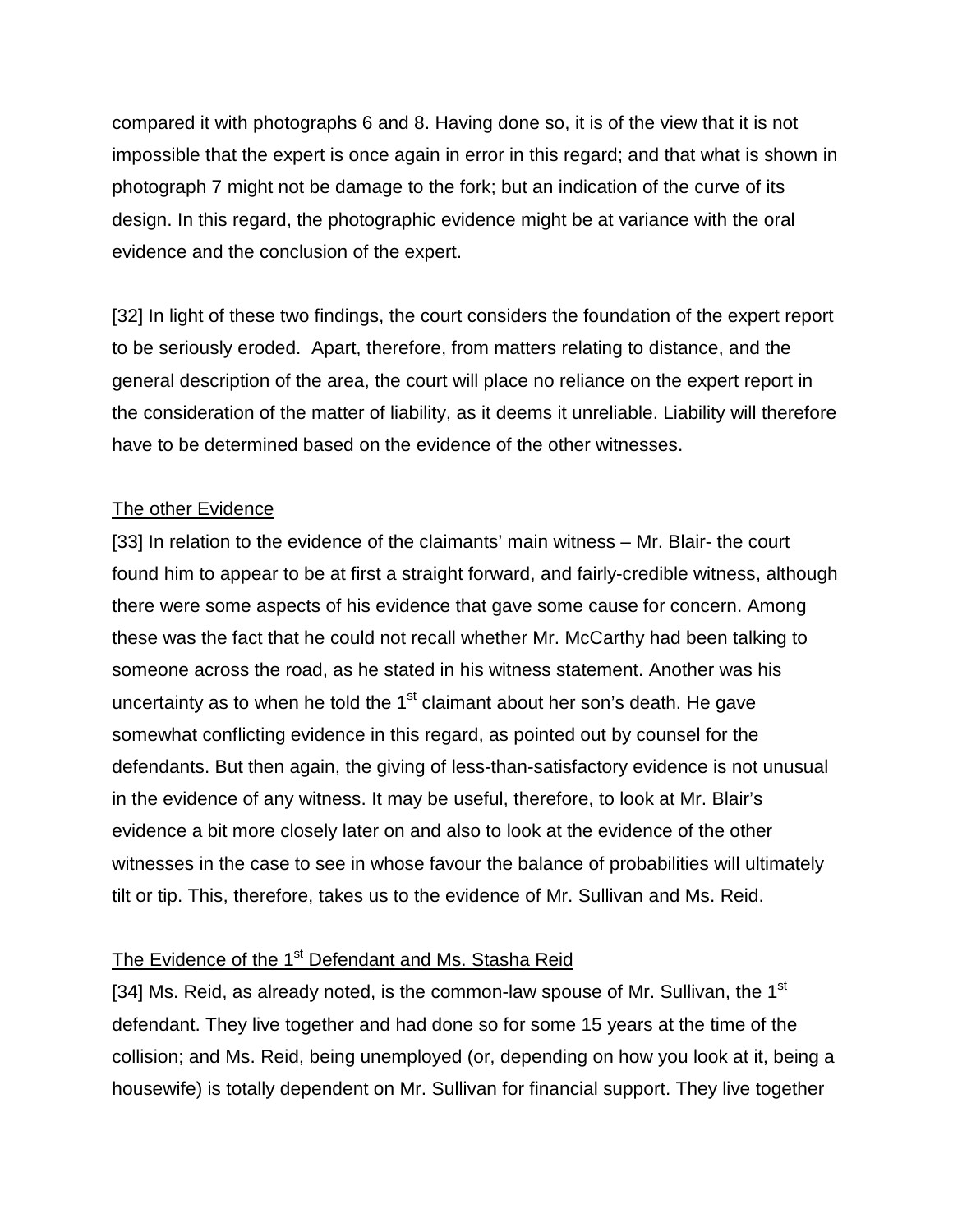at the home of the  $2^{nd}$  defendant and have two children together. Although these factors do not ineluctably point to bias, they are nonetheless significant enough to be considered by the court in its assessment of the evidence.

[35] As was pointed out before, their evidence will be considered together, as there is very little difference in the evidence that they gave. At paragraph 6 of his witness statement, the  $1<sup>st</sup>$  defendant stated that when he first saw the cyclist, the cyclist was some four yards away from him, when he (the cyclist), looked behind him and suddenly rode across his path. He changed this distance whilst giving his *viva voce* evidence to say that it was really four feet.

[36] Ms. Reid did the same: in her witness statement (at the same paragraph 6) she stated the distance at which the cyclist made the sudden manouevre to be four yards. In her *viva voce* evidence as well she changed this to four feet. As pointed out by counsel for the claimants, the witnesses, when asked to account for the inconsistency, both gave the same explanation: that is, that they did not know the difference between yards and feet or thought that they were the same. Ms. Reid, however, during the course of cross-examination, revealed that she had had some experience buying fabric by measurements and so would likely have known the difference.

[37] Interestingly, as well, when asked to demonstrate what they meant by a yard or what they meant by four feet, the witnesses gave the same demonstration with their hands. Without a doubt, the evidence of these witnesses had a strong "odour" of collaboration and rehearsal. However, collaboration, collusion and/or rehearsal of evidence does not automatically and necessarily translate into fabrication – especially in the case of witnesses of simplicity such as the court found these two witnesses (and, to some extent, Mr. Blair) to be. This is yet another matter to be taken into account in the court's efforts to resolve the evidence. And, it is to be remembered as well that there was another witness – Constable Roberts, who testified to making observations at the scene of the accident.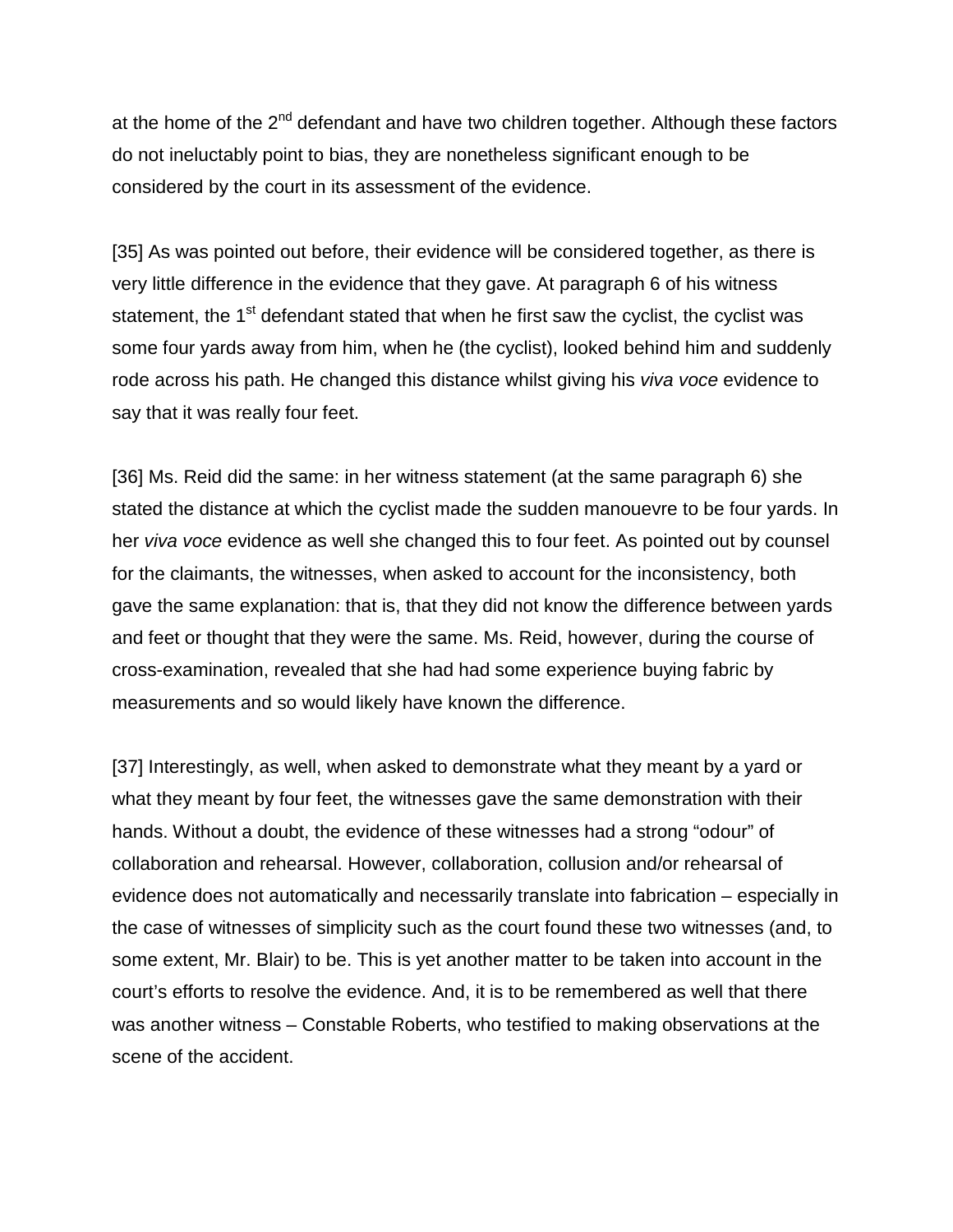#### The Evidence of Constable Roberts

[38] Much of Constable Roberts' evidence has already been recounted. In a nutshell, he speaks to having come to the view that the collision occurred on the road surface and specifically in the left lane as one faces Ewarton. This view is based, he testified, on his observations at the scene – as to where the blood stains were located and there being no physical marks or evidence to show that a collision could have occurred on the soft shoulder.

[39] Before giving further consideration to the evidence of Constable Roberts, it should be mentioned that there was something said by Mr. Blair in his testimony concerning the visit to the scene of the accident by the police. He said two policemen went there on the day in question and one of them made certain comments. Now, in the first place, he did not specify which of the two is alleged to have made the comments – whether Constable Roberts or another policeman. Nonetheless, the alleged comments were put to Constable Roberts and he denied having made them.

[40] In the court's view, that is where the matter must rest, because, in the first place, the admissibility of that bit of evidence is doubtful, primarily because there is no clear indication of who said it. It should be said as well (but just in passing) in case the court is in error in this regard, that even if what was said is admissible, the substance of it would be innocuous, and not something that paints the person who might have said it as partial or corrupt.

[41] Apart from this allegation of what might have been said at the scene, there is nothing else or not much else said about Constable Roberts' testimony that would seek to cast doubt on its accuracy, the brunt of the claimants' challenge being directed at what they posit as the unlikelihood of the accident having occurred in the way described by the defence.

[42] We may now proceed to look at Constable Roberts' observations and the damage to the vehicles to see if this will assist with the resolution of the matter.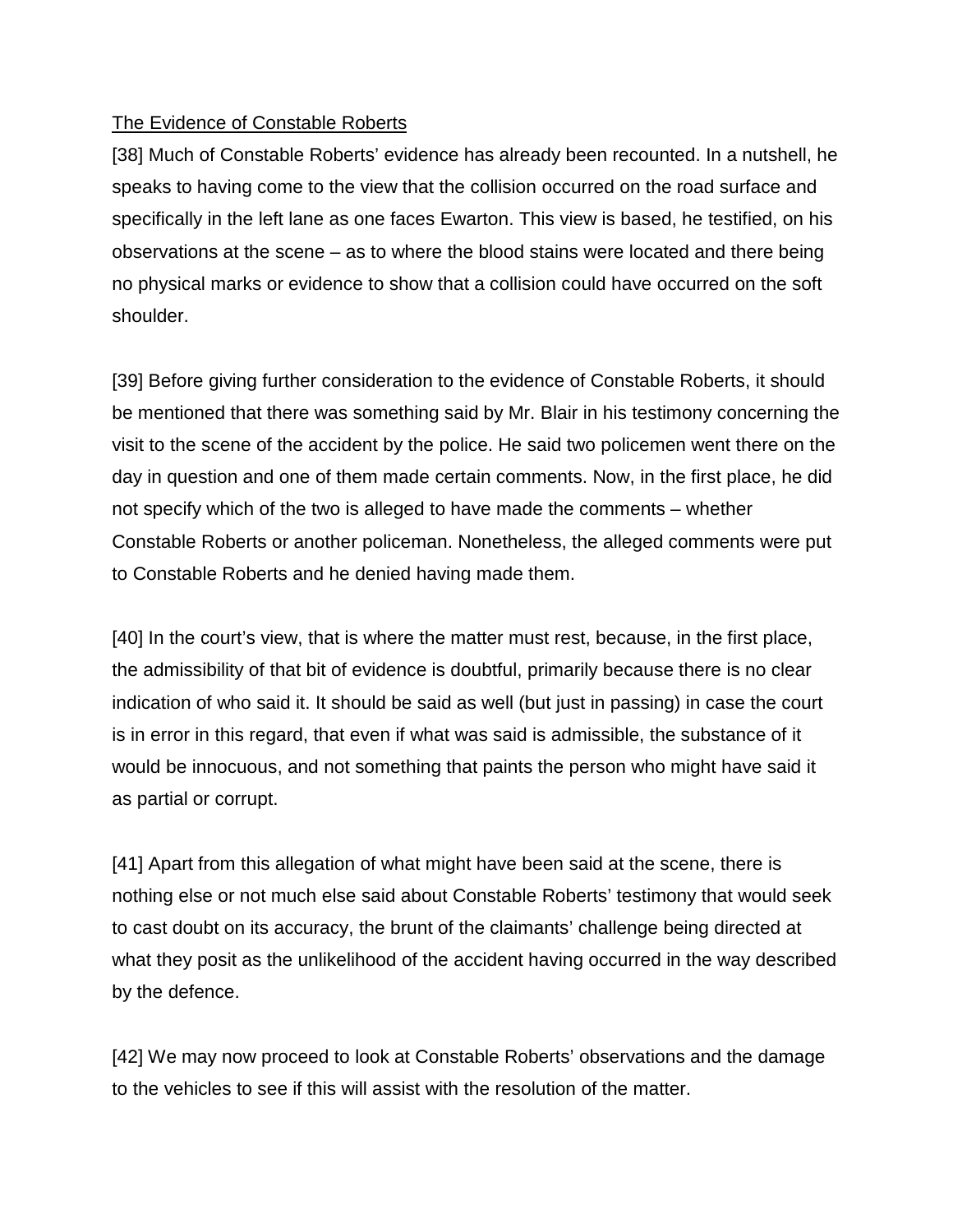# The Physical Damage/Marks vis-à-vis the Two Accounts

### Damage to the Pickup and Pedal Cycle

[43] There is not much, if any, difference between the accounts of the damage seen to the pickup and the pedal cycle, given by the witness. For example, Mr. Sullivan describes the damage to the pickup as follows: "…the centre of the front near the licence plate; the bonnet; roof of the cab especially in the centre; and the front windshield…" As for the damage to the pedal cycle, this is where he described it: "…the handle bar, the front wheel and the fork for the front wheel".

[44] The testimony of Ms. Reid is exactly the same (see, for example, paragraphs 14 and 15 of her witness statement).

[45] Constable Roberts' testimony in relation to the damage he observed was as follows: "The front wheel, front fork, and handle bar of the bicycle were damaged. The bonnet, front grill, windscreen and roof of the pick-up were damaged. The damage to the pickup was concentrated in the centre of the vehicle".

[46] This was the evidence of the expert: "The pedal cycle had damage to the frontal area to include the front wheel, fork and cross bar. …This pickup had damage to the front bumper, bonnet, widescreen (sic) and both left and right A pillars".

### Marks at the Scene

[47] For the claimants, the only evidence about any marks or otherwise observed at the scene that would assist in determining liability, comes from Mr. Blair in terms of what he did not see. For example, at paragraph 14 of his witness statement he states: "I did not see any skid marks or anything like that to suggest that the driver of the pick-up was trying to stop or anything like that".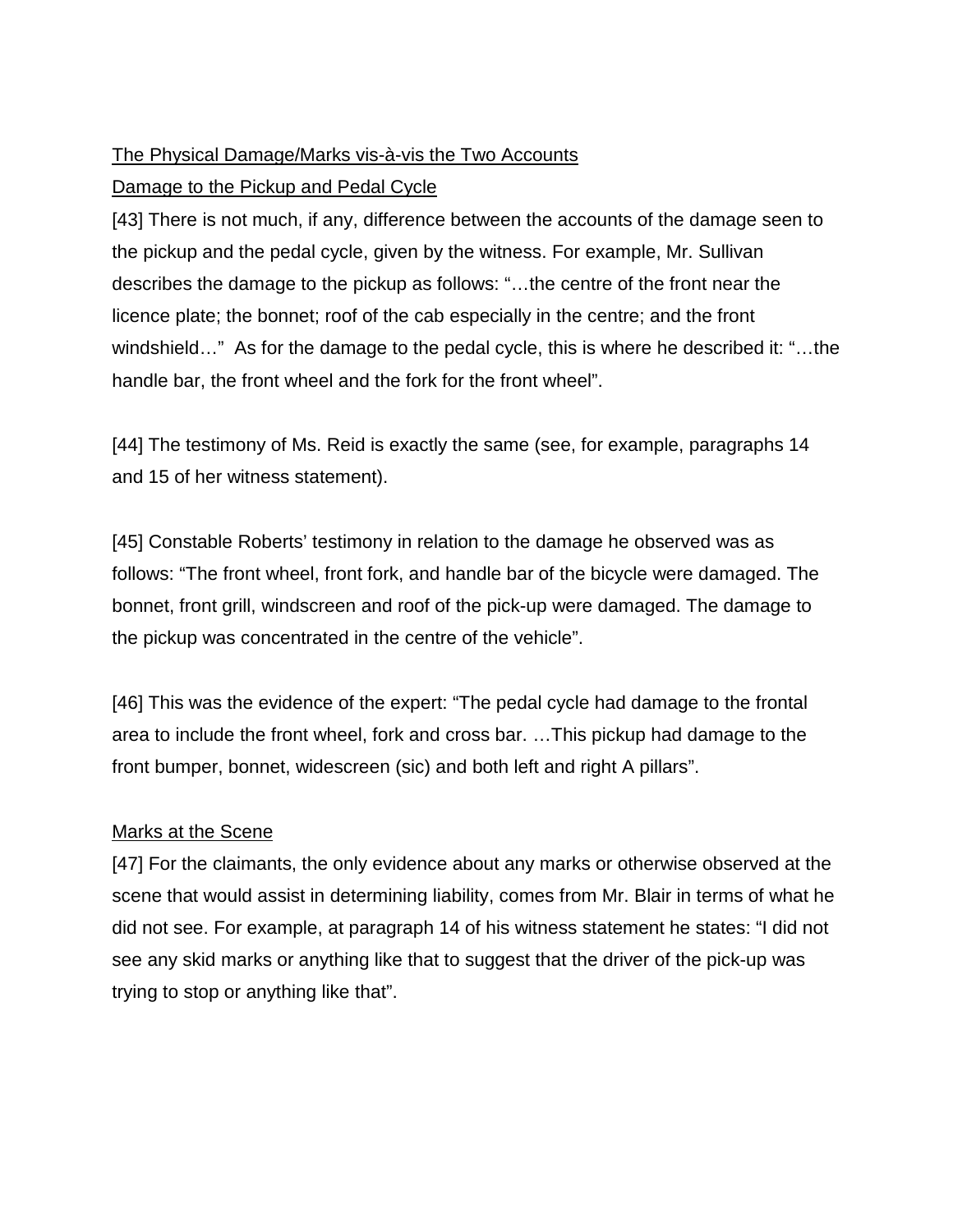[48] Likewise, on the part of the defendants, their witnesses as to fact do not speak much to observations made of marks at the scene. That kind of evidence comes from Constable Roberts and the expert.

[49] In this regard Constable Roberts stated at paragraph 5 of his witness statement that:

> "…I saw nothing on the left hand soft shoulder in the vicinity of the scene of the accident which indicated to me that the collision between the red pick-up and the bicycle had occurred on the soft shoulder. I had examined the soft shoulder to see if there was anything to indicate that any collision had taken place there. I was looking for brake and wheel impressions in the loose gravel which was on the soft shoulder, and also for debris from either the red pick-up or the bicycle, but I saw nothing that like that (sic)."

[50] In paragraph 7, he states:

"I saw debris, being glass from the windscreen, on the roadway at the front of and behind the pick-up which indicated to me that the point of impact was in the left hand lane as one travels from Linstead to Ewarton. There was also what appeared to be blood in the left hand lane near to where the pick up was".

[51] At pages 3 and 4 of his report, these were the expert's observations:

"I conducted an inspection of the collision locus and observed what appeared to be blood stains in the left lane of the Zephyrton Main Road as one travels towards the direction of Ewarton.

I observed no other marks or physical features, which could be attributed to this collision".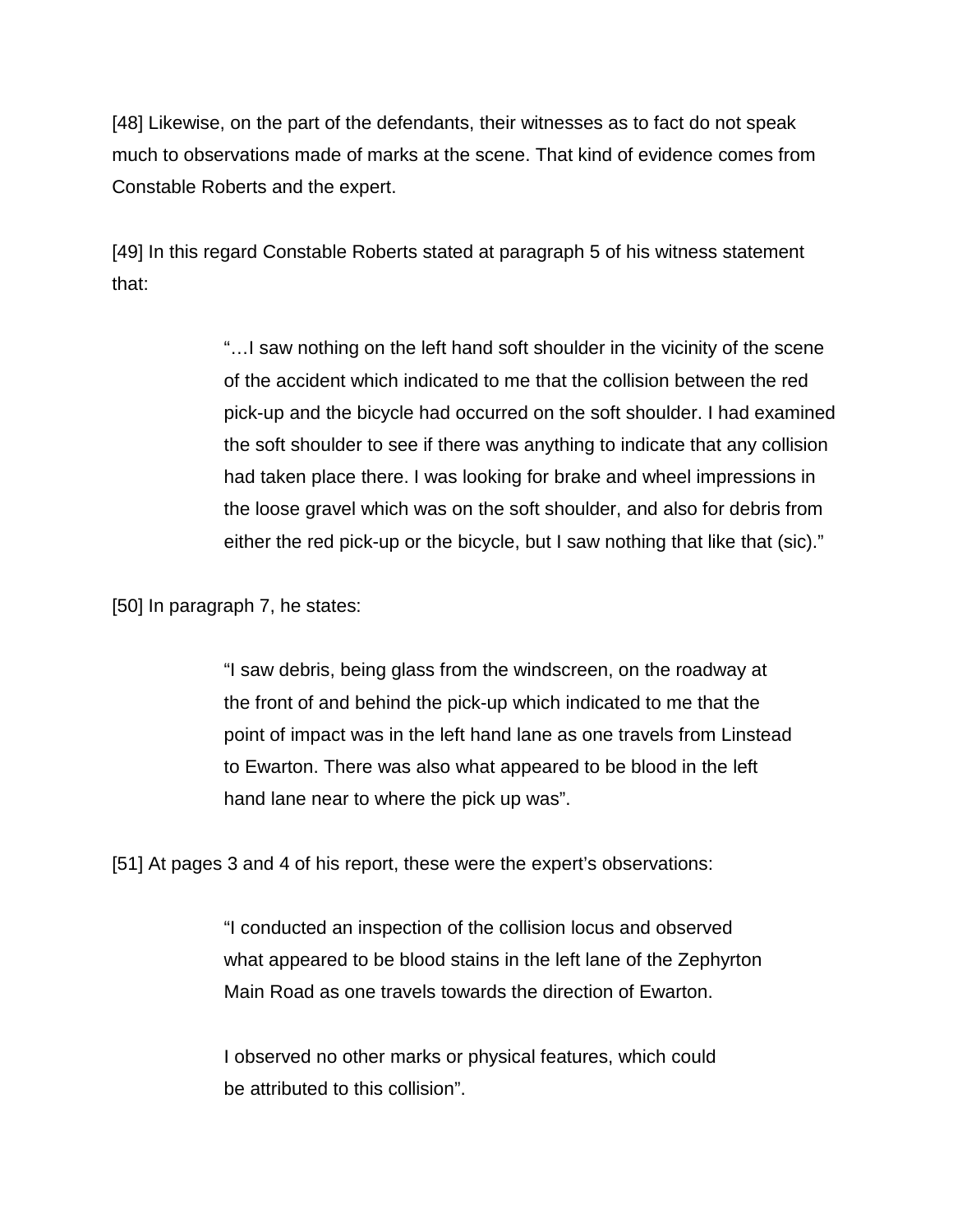#### **Discussion**

[52] It is difficult, if not impossible, for the court to observe the damage to the fork of the bicycle from the photographs. However, given the nature of the collision, it is not unlikely that there was some damage to it – although the exact nature of the damage cannot be observed and was not specified in the evidence (apart from in the testimony of the expert, whose evidence the photographs cannot be used conclusively to support). And the other damage to the bicycle is really unremarkable.

[53] Of great significance, however, is the damage to the pickup. In the court's view, it is significant that the damage observed was concentrated to the centre of the pickup – both to the bumper and also to the windscreen, causing damage to the left and right A pillars and the windscreen. This needs to be considered against the background of the description of the locus and the account given by the witnesses on each side.

[54] It ought to be remembered that Mr. Blair puts Mr. McCarthy on the soft shoulder at the time of the collision. However, there can be no doubt on the evidence that there was not much of a soft shoulder in the immediate vicinity of where the accident occurred – even on the account of the defendants' witnesses. How does this square with the evidence of Constable Roberts that there was no sign of any disturbance of the soft shoulder, from his observations? Is his evidence to be accepted? If so, it would raise doubt on the credulity or reliability of Mr. Blair's evidence.

[55] Additionally, the question arises as to how this evidence ties in with either the evidence of Mr. Sullivan and/or Ms. Reid. In this regard it should be noted that the one material respect in which the evidence of Mr. Sullivan differs from that of Ms. Reid is in relation to the position of Mr. McCarthy on approach and around the time of the collision. For his part, Mr. Sullivan puts Mr. McCarthy as travelling across his path, so that the collision would have been more to the side of the bicycle.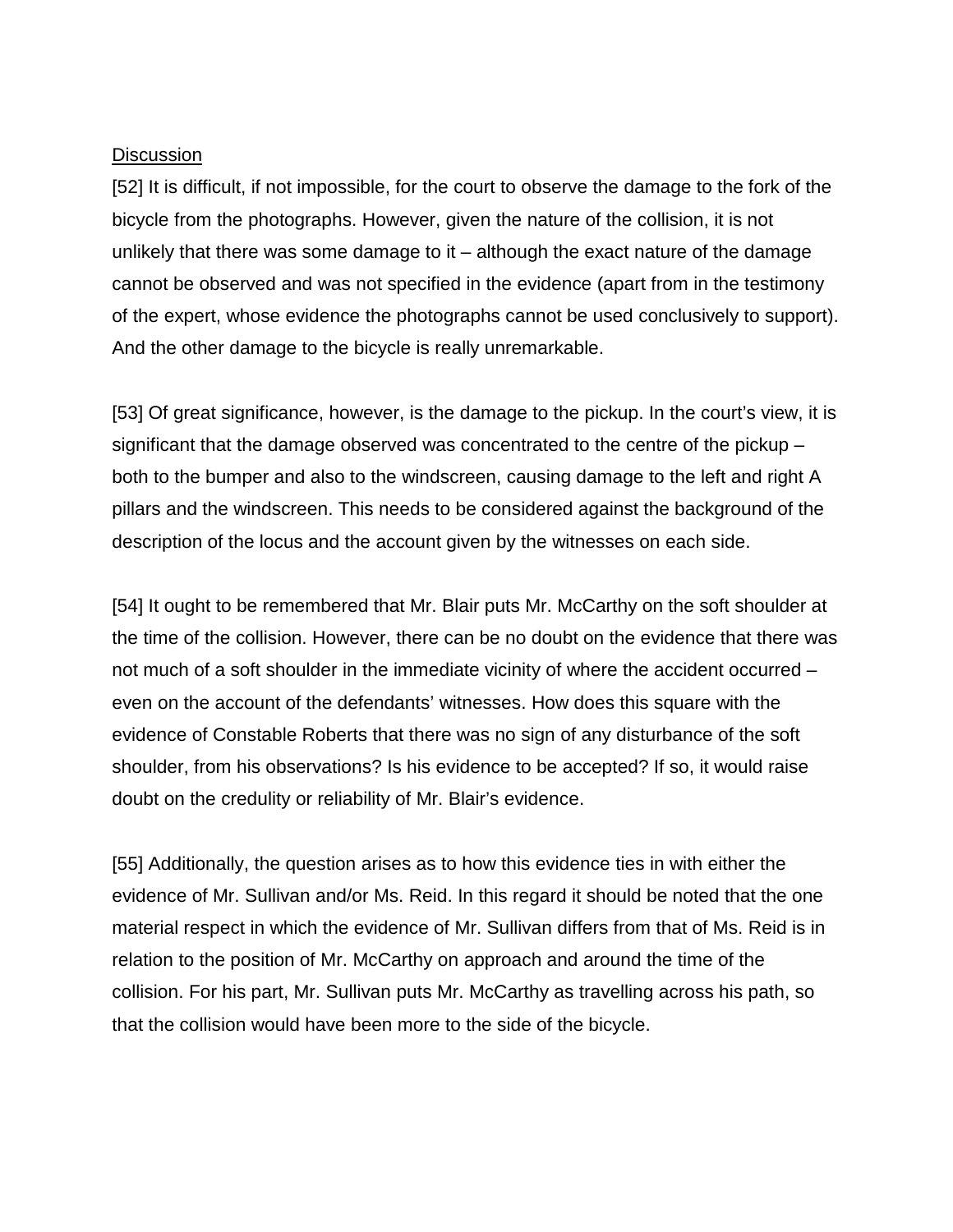[56] On the other hand, for her part, Ms. Reid testified to it being more of a frontal collision, rather than a collision to the side of the bicycle; and to the collision taking place in the left lane; and not on the soft shoulder.

[57] In relation to this discrepancy, the court prefers the evidence of Ms. Reid, as it is more consistent with the physical evidence – especially to the pickup, as depicted in photographs 10 -12. The court finds as well that the collaboration and rehearsal that it suspects took place between Mr. Sullivan and Ms. Reid were done in an effort to "gild the lily"; and did not involve a fabrication to escape liability that (as the claimants contend), the other evidence showed should be laid at the feet of Mr. Sullivan.

[58] It is also consistent with the evidence of Constable Roberts – in relation to the absence of any signs of disturbance of the narrow soft shoulder. In this regard, the court accepts Constable Roberts' testimony, finding him to be a witness of truth, and that he was not discredited by means of utterances allegedly made by a policeman who visited the scene – possibly the said Constable Roberts - (on the claimants' case). In any event, the court finds that he did not make these utterances and, in any event, finds their admissibility to be at best doubtful. The court accepts his evidence. His evidence is made further reliable as his observations were based on the experience that he amassed working in the Linstead Traffic Division for some 14 years, during the course of which he investigated "countless" motor-vehicle accidents (see paragraph 3 of his witness statement).

[59] There was no sign of a collision that was observed to the soft shoulder because, the court finds, that is not where the collision took place. It took place in the left lane of the road as one faces Ewarton, as all the witnesses for the defence have testified. The physical evidence of this lies in what Constable Roberts observed as debris on the roadway – as indicated in paragraph 7 of his witness statement.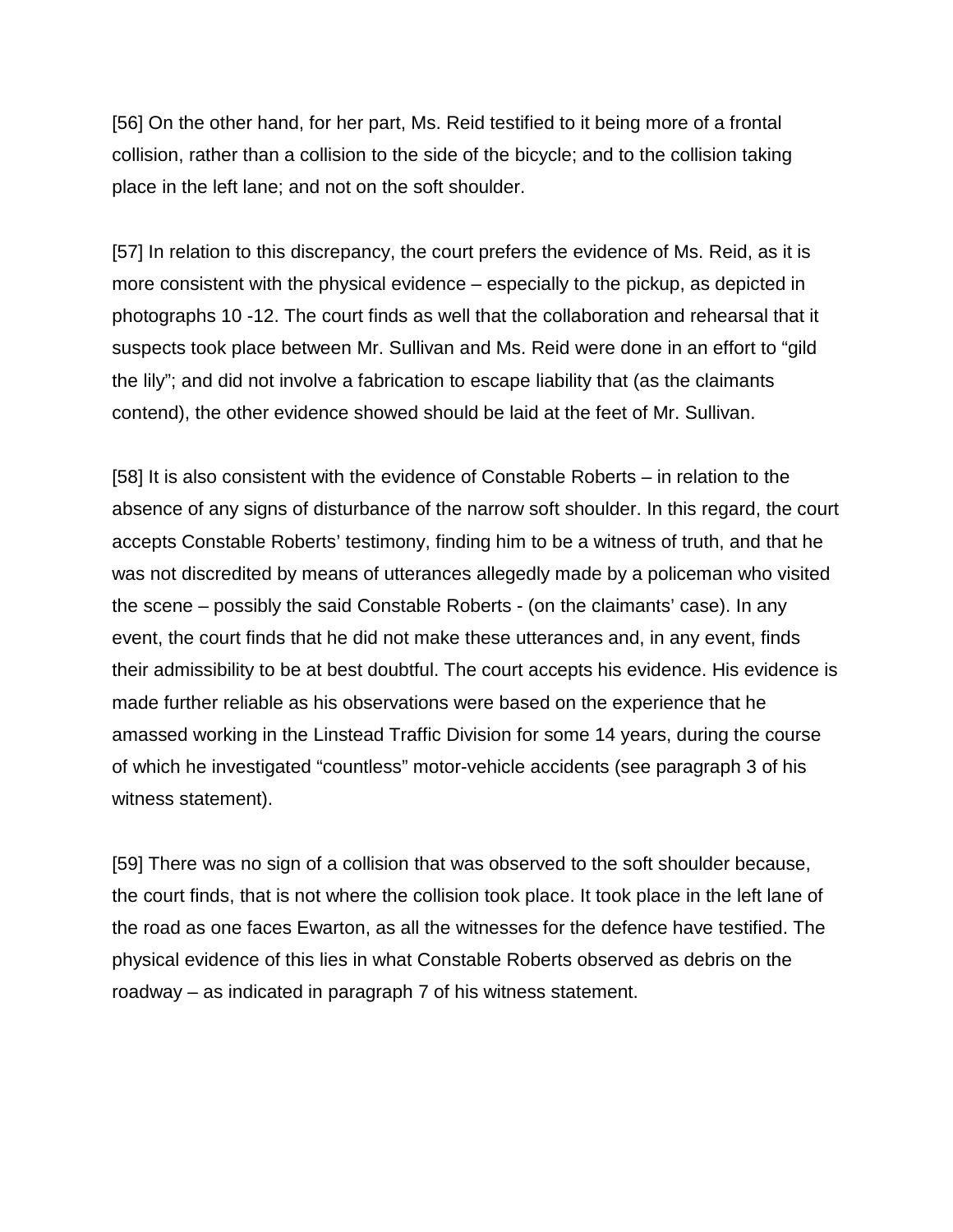[60] In relation to the position of the vehicles after the collision, the court also accepts the evidence of Constable Roberts that is contained in paragraph 4 of his witness statement: that is, that  $-$ 

> "…I saw a red pick-up in the left hand lane as one travels from Linstead to Ewarton. I also saw a bicycle on the ground in front of this red pick-up. The bicycle was about 3 feet in the front of the pick-up."

[61] Accepting this bit of evidence means, of course, that Mr. Blair's testimony as to the vehicle travelling some distance away with its bonnet up and coming to a stop near to where he was standing must also be rejected as being in conflict with the evidence of Constable Roberts; and also, on its own, highly unlikely – even incredible, including that part of his testimony of Mr. McCarthy bouncing out of the bed of the pickup.

[62] Incredible too, in the court's finding, is that part of Mr. Blair's testimony in which he says that after the collision, Mr. Sullivan, on exiting the pickup said the following words: "Lawd Jesas Christ look how the man mash up me van". Mr. Sullivan denied using these words. However, even if they had been used, they would signify either (a) an amazing outburst from someone who, fully well knowing that he was solely responsible for colliding with a cyclist who was in no way at fault, displayed a callous disregard for human life, elevating above it mere damage to a motor vehicle that could always be repaired; or (b) someone who, whilst driving with care and skill, had his vehicle damaged by a careless cyclist. The court accepts Mr. Sullivan's denial that he used these words; but finds further that even if he did, those utterances would be more in keeping with scenario (b); and unlikely to have arisen from scenario (a).

[63] One very important aspect of Mr. Blair's testimony concerned his inability to recall (during cross-examination), whether Mr. McCarthy had been talking to someone around the time of the collision. This the court found to be quite peculiar, given his general adherence to his written witness statement. In that witness statement (at paragraph 7)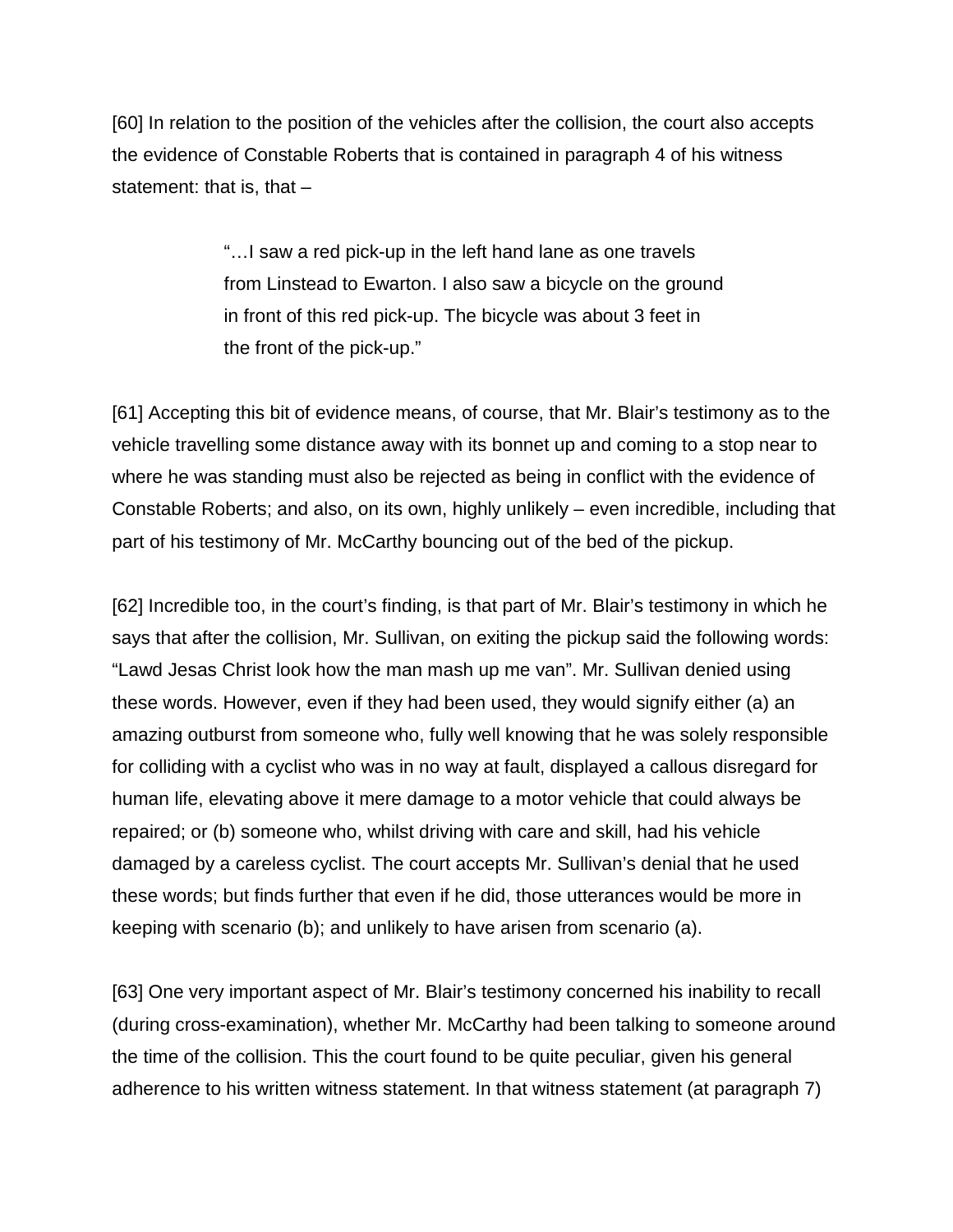Mr. Blair said of Mr. McCarthy: "He was standing talking to someone on the street". Yet his memory seemed to fade when this particular question was asked of him in crossexamination, whilst remembering most other details about the collision without any apparent difficulty. What could be the reason for this?

[64] Whilst considering this, it is important to remember that an important part (perhaps the crux) of Mr. Sullivan's case is that shortly before the collision, Mr. McCarthy turned around to look behind him and then veered into the path of the pickup. He said in paragraph 7 of his witness statement:

> "When the cyclist was about 4 yards from me, I saw him turn his head to look behind him and while he was doing so, he suddenly rode across the path of the vehicle I was driving. He rode across the path of this vehicle so suddenly, that I could not swerve away from him in order to avoid hitting him."

[65] Similarly, Ms. Reid, at paragraph 6 of her witness statement sates:

"When the cyclist was about 4 yards from me, I saw him turn his head to look behind him and while he was doing so, he suddenly rode across the path of the vehicle in which I was travelling and the vehicle hit him."

[66] The concern about the change by Mr. Sullivan and Ms. Reid in their testimony from saying that the distance at which Mr. McCarthy veered into the path of the pickup was four feet and not four yards is viewed by the court in the light of an attempt to bolster Mr. Sullivan's defence, which the court finds would be viable in and of itself without such an unfortunate effort. However, at the end of the day the court finds again that this was an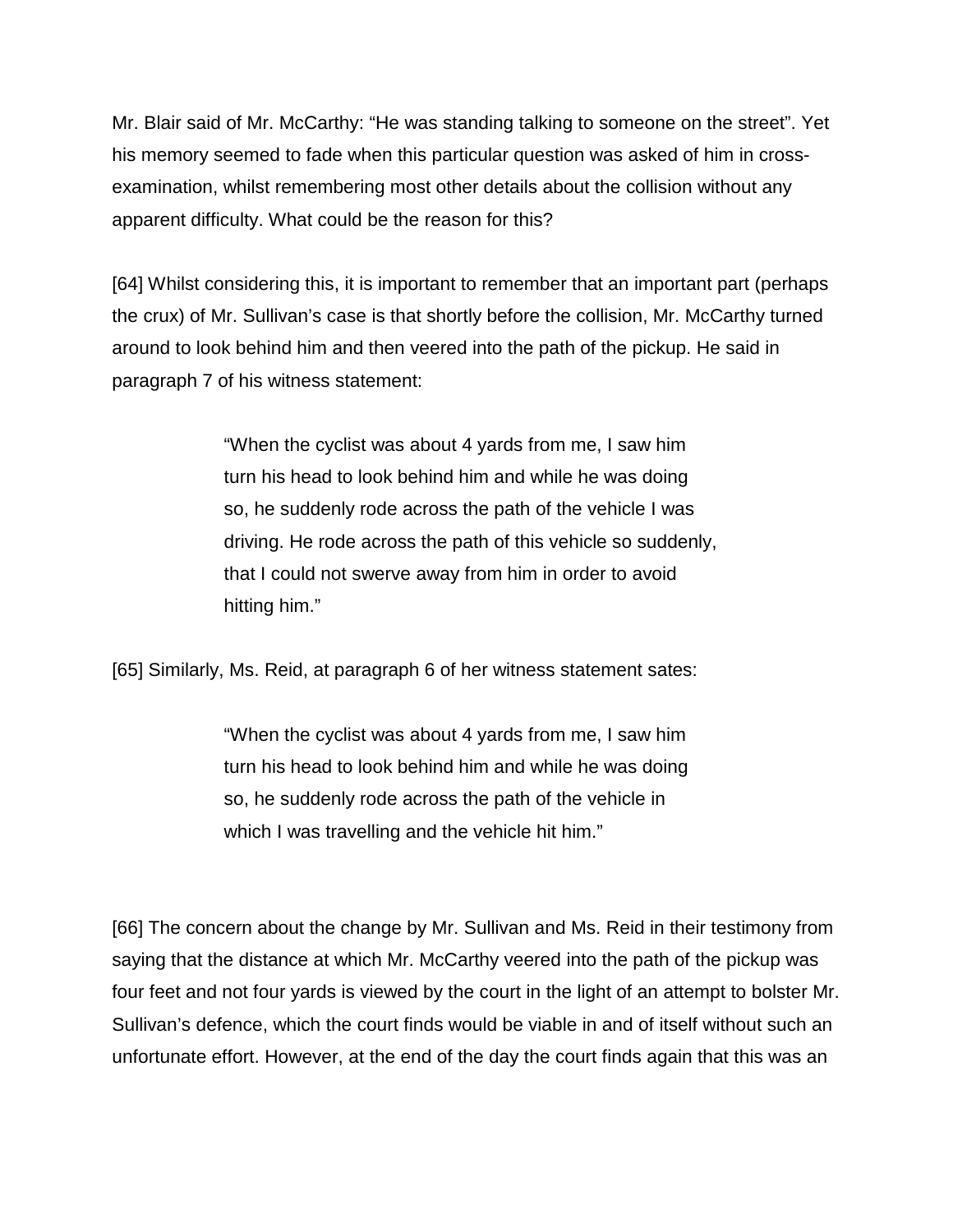attempt to bolster a good defence; and not an attempt to invent one when the evidence pointed in the other direction.

[67] At paragraph 54 of the claimants' written submissions/speaking notes filed January 16, 2013, the court was asked to reject this aspect of the testimony of Mr. Sullivan and Ms. Reid, about the manoeuvre of Mr. McCarthy and the distance at which it was executed in the following terms:

> "54. It is submitted that this must be a fundamental lie. The deceased is a sensible young farmer. By all accounts he is responsible. Why then would a sensible you (sic) man, who is responsible, see a van speeding towards him at over 60 km/h and then decide to swerve into its path when it is four feet away from him?"

[68] Accepting the evidence of Mr. Sullivan and (more particularly) Ms. Reid, this manoeuvre on the part of Mr. McCarthy would be a complete answer to this question and explains the strange circumstances of Mr. Blair's seeming selective memory and uncertainty on this very important issue. However there are other observations to be made – not the least of which is the fact that there is no evidence that Mr. McCarthy did in fact "see a van" whether "speeding towards him at over 60 km/h" or otherwise.

[69] What the claimants are asking the court to do is to draw an inference to the effect that, since Mr. McCarthy was on the left hand of the road as one proceeds to Ewarton, but facing the direction of Linstead; and since Mr. Sullivan was also on the left hand side of the road, facing the direction of Ewarton, then they must have seen each other; or, at the very least, that Mr. McCarthy must have seen Mr. Sullivan. However, this is not an inescapable or the only inference that might be drawn.

[70] In relation, as well, to the argument that Mr. Sullivan would have been travelling at "over 60 km/h", although Mr. Blair gave evidence to that effect, the basis for that